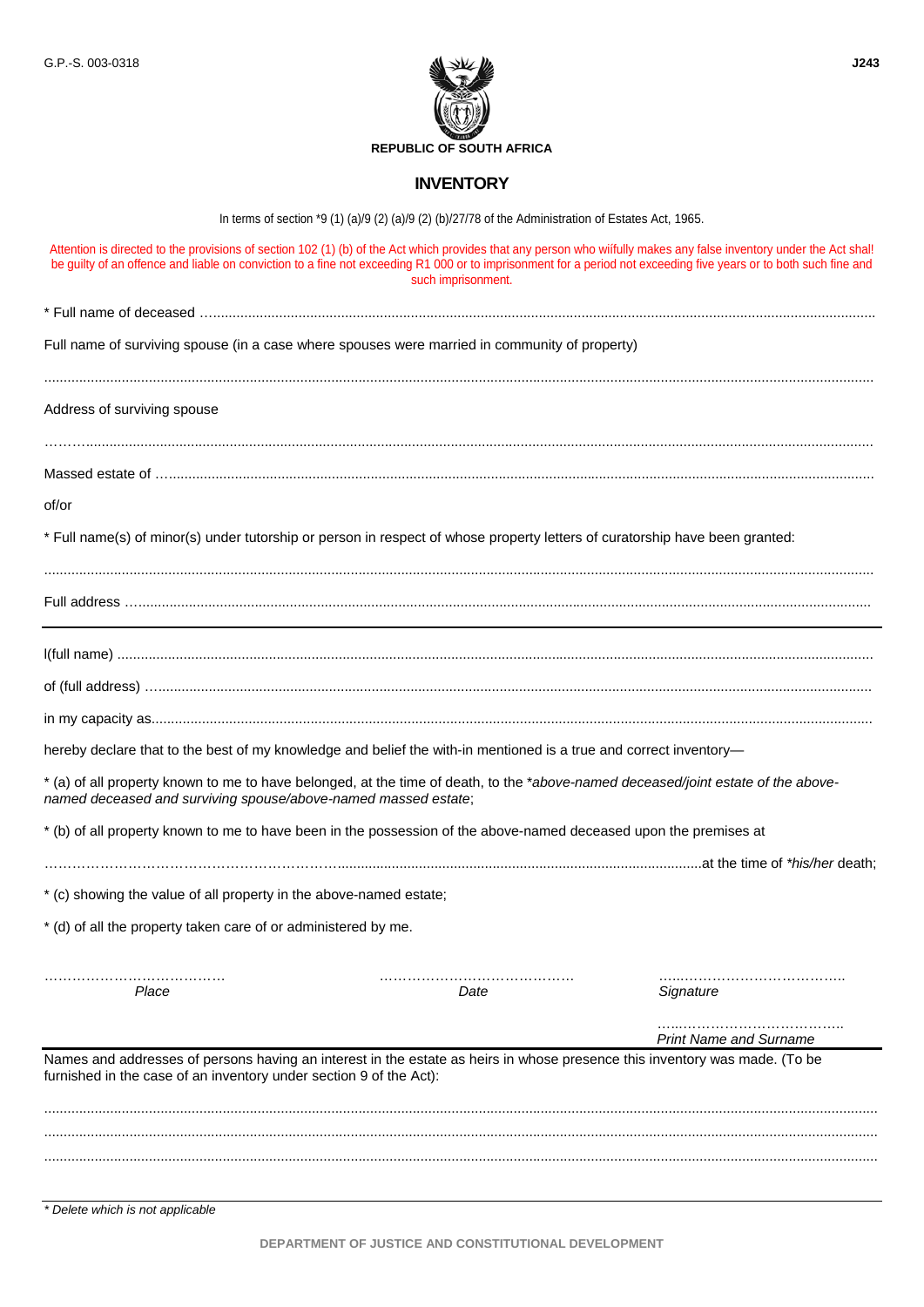| Description of property according to the title deed (also state number and date thereof) |           | Value        |  |
|------------------------------------------------------------------------------------------|-----------|--------------|--|
|                                                                                          | ${\sf R}$ | $\mathbf{c}$ |  |
|                                                                                          |           |              |  |
|                                                                                          |           |              |  |
|                                                                                          |           |              |  |
|                                                                                          |           |              |  |
|                                                                                          |           |              |  |
|                                                                                          |           |              |  |
|                                                                                          |           |              |  |
|                                                                                          |           |              |  |
|                                                                                          |           |              |  |
|                                                                                          |           |              |  |
|                                                                                          |           |              |  |
|                                                                                          |           |              |  |
|                                                                                          |           |              |  |
|                                                                                          |           |              |  |
|                                                                                          |           |              |  |
|                                                                                          |           |              |  |
|                                                                                          |           |              |  |
|                                                                                          |           |              |  |
|                                                                                          |           |              |  |
|                                                                                          |           |              |  |
|                                                                                          |           |              |  |
|                                                                                          |           |              |  |
|                                                                                          |           |              |  |
|                                                                                          |           |              |  |
|                                                                                          |           |              |  |
|                                                                                          |           |              |  |
|                                                                                          |           |              |  |
|                                                                                          |           |              |  |
|                                                                                          |           |              |  |
|                                                                                          |           |              |  |
|                                                                                          |           |              |  |
|                                                                                          |           |              |  |
|                                                                                          |           |              |  |
|                                                                                          |           |              |  |
|                                                                                          |           |              |  |
|                                                                                          |           |              |  |
|                                                                                          |           |              |  |
|                                                                                          |           |              |  |
|                                                                                          |           |              |  |
|                                                                                          |           |              |  |
|                                                                                          |           |              |  |
|                                                                                          |           |              |  |
|                                                                                          |           |              |  |
|                                                                                          |           |              |  |
| <b>Total  R</b>                                                                          | 0.00      |              |  |
|                                                                                          |           |              |  |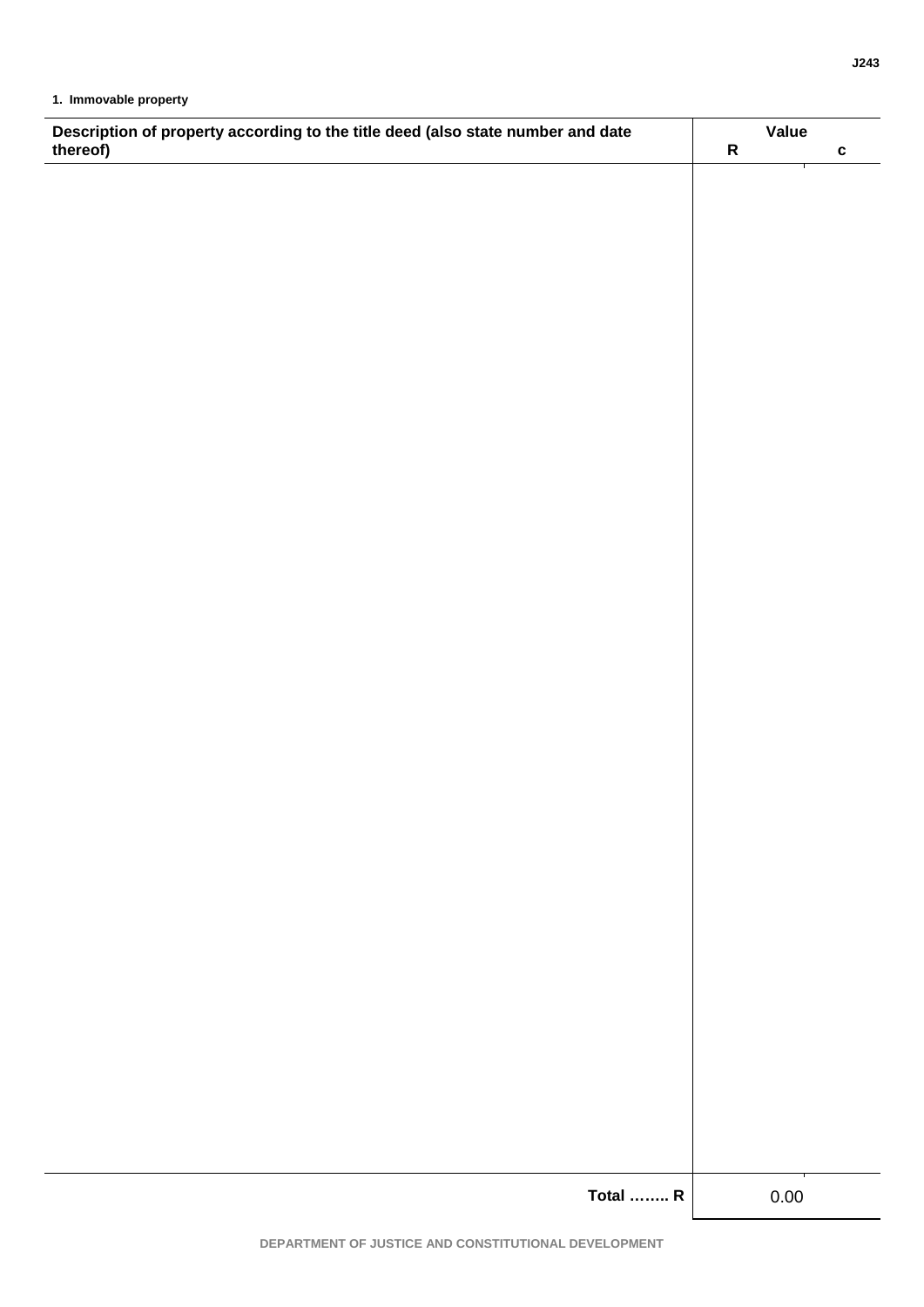| 2. Movable property<br><b>Description</b> | $\overline{\mathsf{R}}$ | Value    |              |
|-------------------------------------------|-------------------------|----------|--------------|
|                                           |                         |          | $\mathbf{c}$ |
|                                           |                         |          |              |
|                                           |                         |          |              |
|                                           |                         |          |              |
|                                           |                         |          |              |
|                                           |                         |          |              |
|                                           |                         |          |              |
|                                           |                         |          |              |
|                                           |                         |          |              |
|                                           |                         |          |              |
|                                           |                         |          |              |
|                                           |                         |          |              |
|                                           |                         |          |              |
|                                           |                         |          |              |
|                                           |                         |          |              |
|                                           |                         |          |              |
|                                           |                         |          |              |
|                                           |                         |          |              |
|                                           |                         |          |              |
|                                           |                         |          |              |
|                                           |                         |          |              |
|                                           |                         |          |              |
|                                           |                         |          |              |
|                                           |                         |          |              |
|                                           |                         |          |              |
|                                           |                         |          |              |
|                                           |                         |          |              |
|                                           |                         |          |              |
|                                           |                         |          |              |
|                                           |                         |          |              |
|                                           |                         |          |              |
|                                           |                         |          |              |
|                                           |                         |          |              |
| <b>Total  R</b>                           |                         | $0.00\,$ |              |

 $\overline{3}$